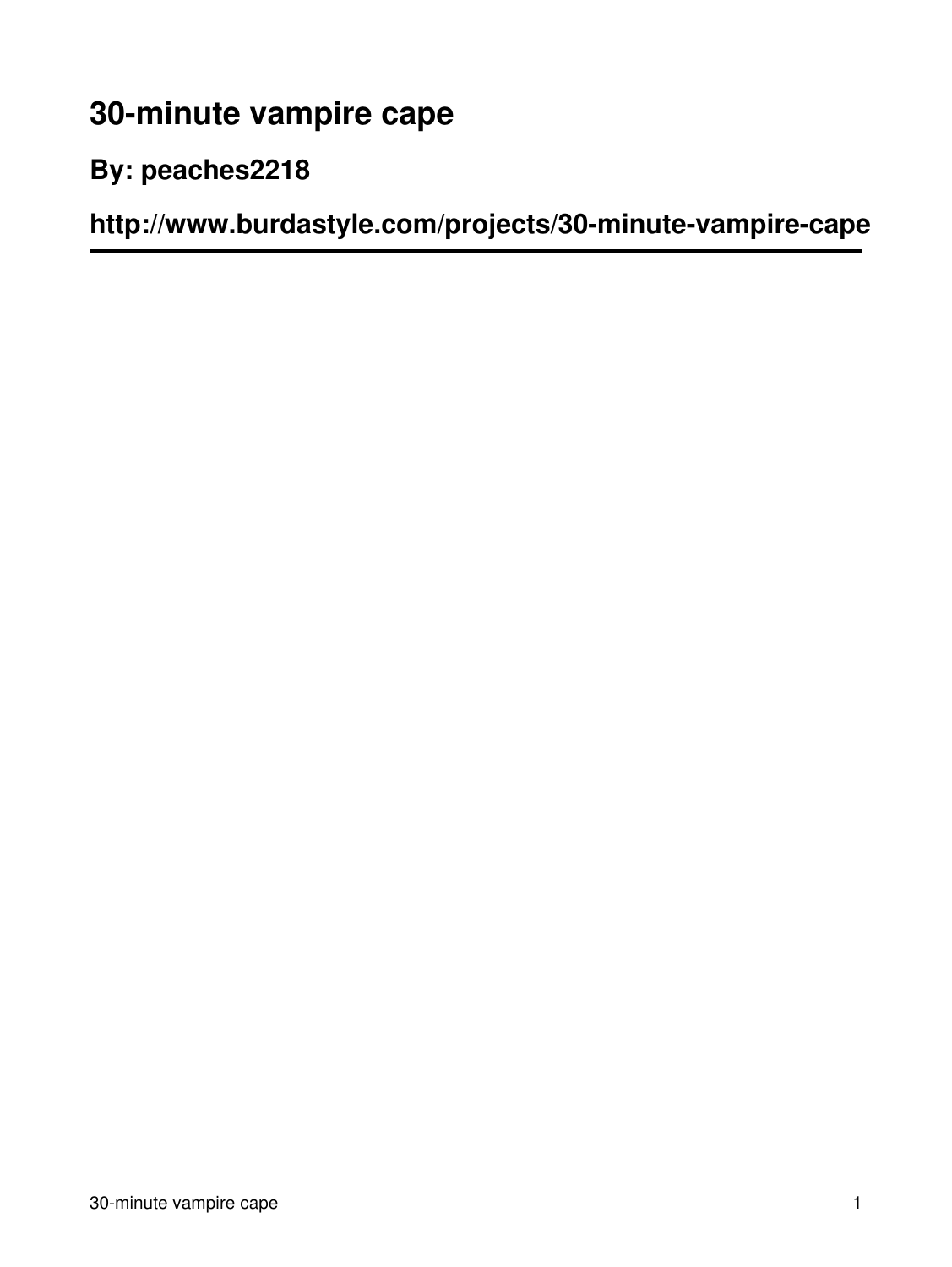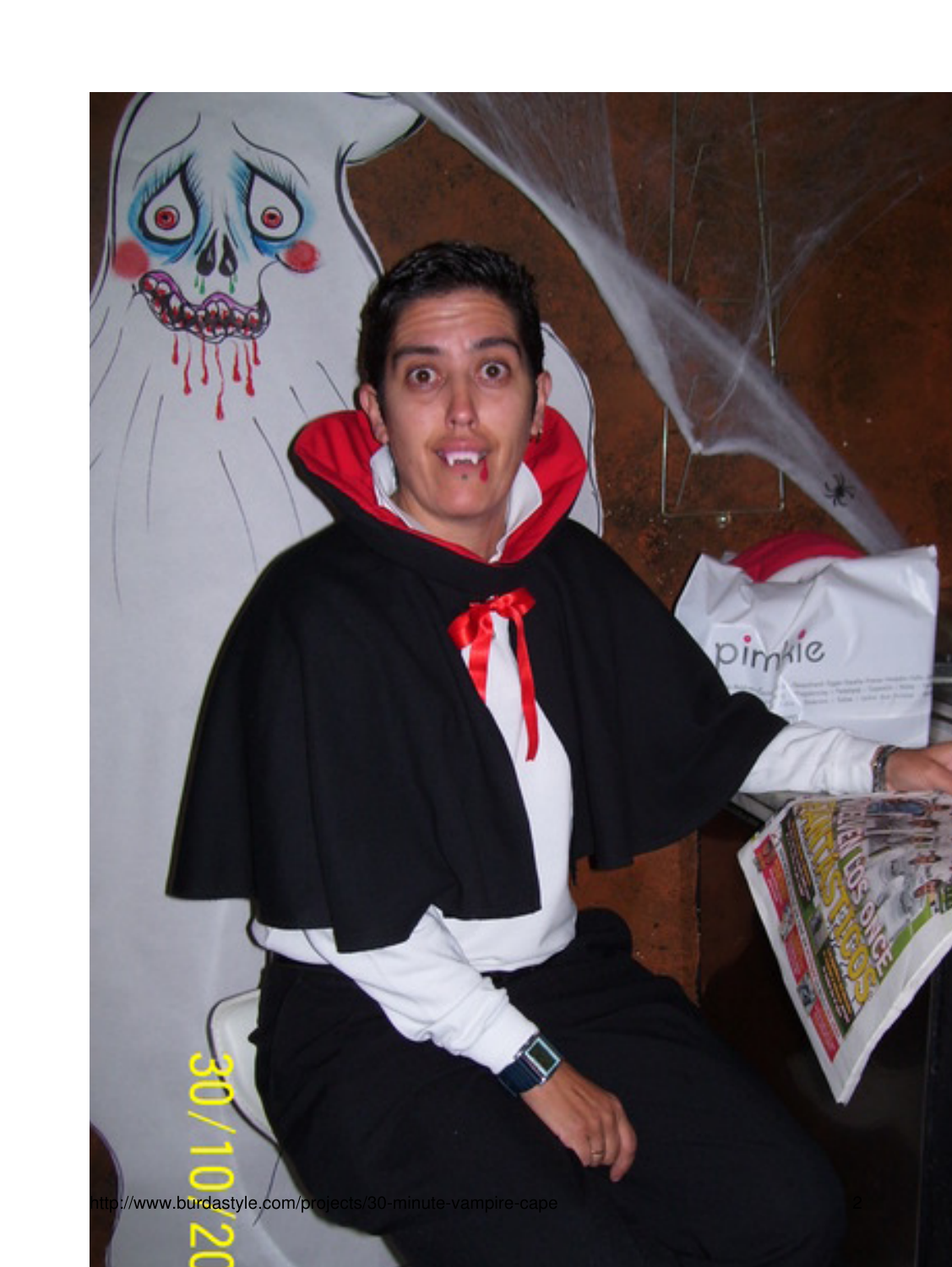My girlfriend isn't a big fan of costumes, and this year she THOUGHT she'd gotten off the hook. I'd been so occupied with my costume that she didn't think she was going to have to wear one. However, I LOVE HALLOWEEN (it's my birthday), and that idea was totally unacceptable to me. Solution: the super last-minute, 30-minute vampire cape, black pants, a white shirt, gummy teeth, and a lipliner drop of blood. The cape body is basically a circle of doubleknit (think kid's circle skirt) finished with twill tape for shaping and stability. I lucked out and had this lying around. Knit doesn't fray, so you could actually skip the finishing. The collar is made of an old black polo shirt and some leftover red poplin from my Strawberry Shortcake Danielle dress. It stands up thanks to a foam insert cut from an ironing board cover and a couple of strategically placed snaps. It honestly took me less than a half hour to make, and a good 10-12 minutes of that was handsewing the snaps and hand tacking the layers of the collar when I noticed they were trying to shift about.

### **Materials**

Stuff I had lying around: a black doubleknit doughnutty thing that my sister-in-law cut off a skirt(?) god-knows-how-long-ago, a black promo polo shirt for Martini, red ribbon, two snaps, and leftover red poplin

# **Step 1 — Cut your cape body and finish the raw edges if so desired.**

Make the body of a full circle skirt using either Burdastyle's instructions or one of the many tutorials in cyberspace. Use black knit or fleece, recycle an old shirt or skirt, etc. The possibilities are limited to your available materials and your deadline. If you've got a bit more time, you can use satin or something that requires finishing. When drawing your doughnut, the important thing is that the radius measurement will be your finished length. As you can see from the finished product, my cape is more accurately a capelet due to the existing dimensions of my doubleknit doughnut. To make your cape longer, make your circle bigger. You might have to do a paneled circle if you need a very long cape. If you're short on time, go with the capelet; it's much quicker. For an adult, cut your smaller, interior circle (waist circle in skirt instructions) about 45 cm (17.5) cm in circumference. For a child, cut it a little smaller so it doesn't fall off his or her shoulders.

Once your cape body is cut, cut open your circle vertically. This will be the opening of your cape. Finish the straight edges and the lower hem if desired or if your fabric requires it. Depending the amount of time you have, you could use twill tape, DF bias tape, a normal hem, Fraychek, or even clear nail polish. Keep in mind that fabrics like knits and fleeces won't fray, so finishing them is totally optional.

# **Step 2 — Create the beef of your stand-up collar.**

Use your cape body to help you cut your collar pieces. Start with the foam or whatever you're using to give it body. I used foam from an ironing board cover. If you don't need to be able to wash it, you could use Fun Foam. Use your imagination and the supplies you have at hand.

Lay out your cape body on the foam, slightly open so the straight sides don't touch. Trace your inner circle on the foam and remove the cape body. This will be the base of the collar where it connects to the cape body. Measure out about 3.5 in (9 cm) from that mark in various places around the neckline and then connect those points. Draw a straight line between the ends of your two arcs. Cut out this shape.